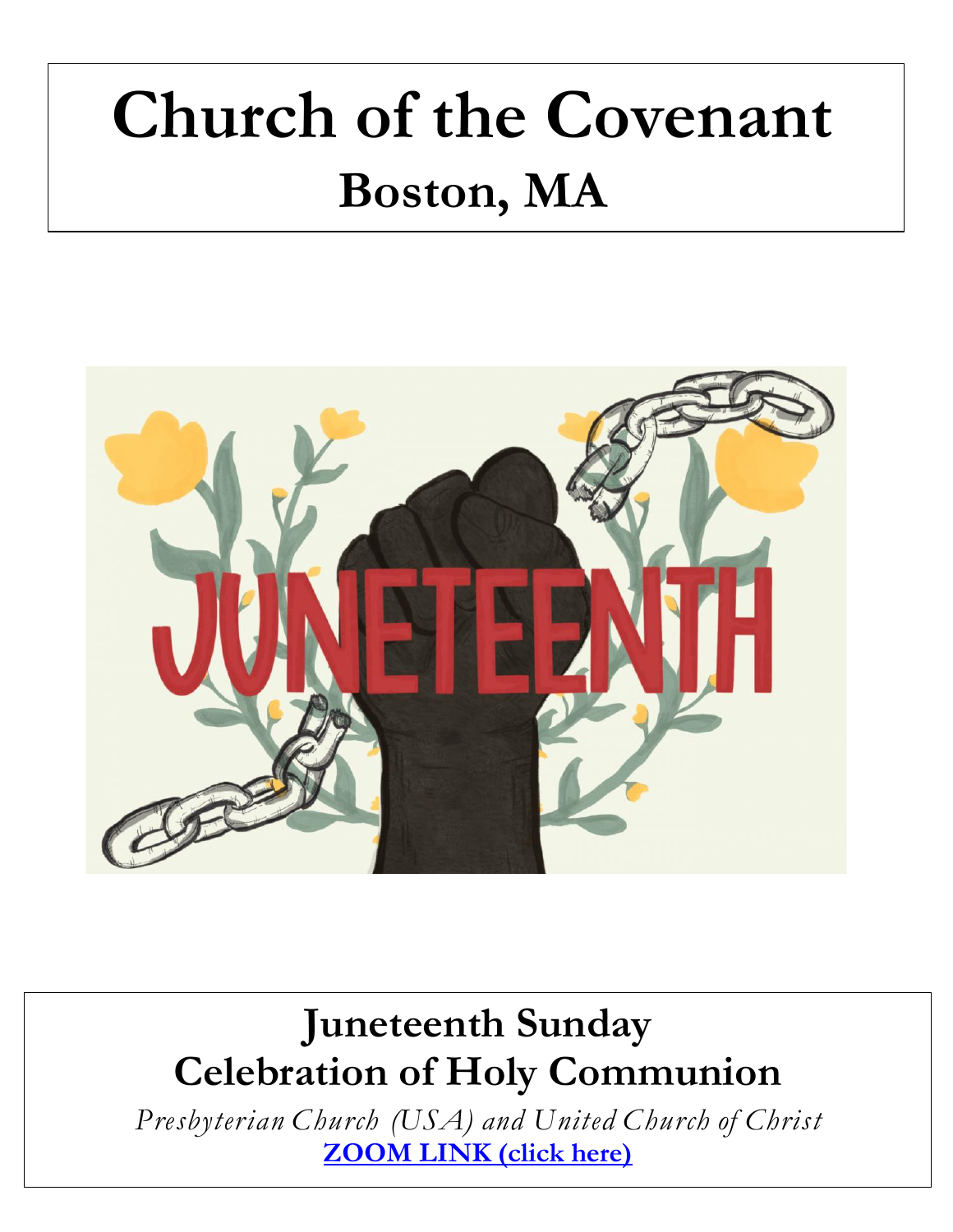

**Church of the Covenant Juneteenth Sunday Celebration of Holy Communion** June 19, 2022, 10:30 am [Zoom](https://us02web.zoom.us/j/91025989890?pwd=VTd0L3VMc3ErRDBRTllpTTEvRGNZUT09) Link

#### **Welcome & Announcements**

| <b>Many:</b> | And also with you. |
|--------------|--------------------|
| One:         | Peace be with you. |

**Prelude** *Precious Lord, Take My Hand* arr. Fred Bock

#### **Call to Worship**

| One:  | The God of the Exodus, of Moses, of Miriam, of Ruth, is great and    |  |
|-------|----------------------------------------------------------------------|--|
|       | greatly to be praised.                                               |  |
| Many: | God is worthy of our praise.                                         |  |
| One:  | Come, let us remember the great things God has done for us.          |  |
| Many: | Let us not neglect to teach our children the greatness of God.       |  |
| One:  | Let us not forget our past and those who have gone before us.        |  |
| Many: | We remember the cradle of civilizations in Mother Africa, the        |  |
|       | ancestors, our history; and we name our future.                      |  |
| One:  | Let us lift up our voices in song, and open our hearts in gratitude. |  |
| Many: | Let us greet God with anticipation and praise.                       |  |

#### **Kindling the Christ Light**

**Opening Hymn** NCH 610 *My Eyes Have Seen the Glory* Julia Ward Howe, 1860

My eyes have seen the Glory of the coming of the Lord Who is trampling out the vintage where the grapes of wrath are stored And has loosed the fateful lightning of a terrible swift sword; God's truth is marching on.

> *Refrain* Glory, Glory, Hallelujah! Glory, Glory, Hallelujah! Glory, Glory, Hallelujah! God's truth is marching on.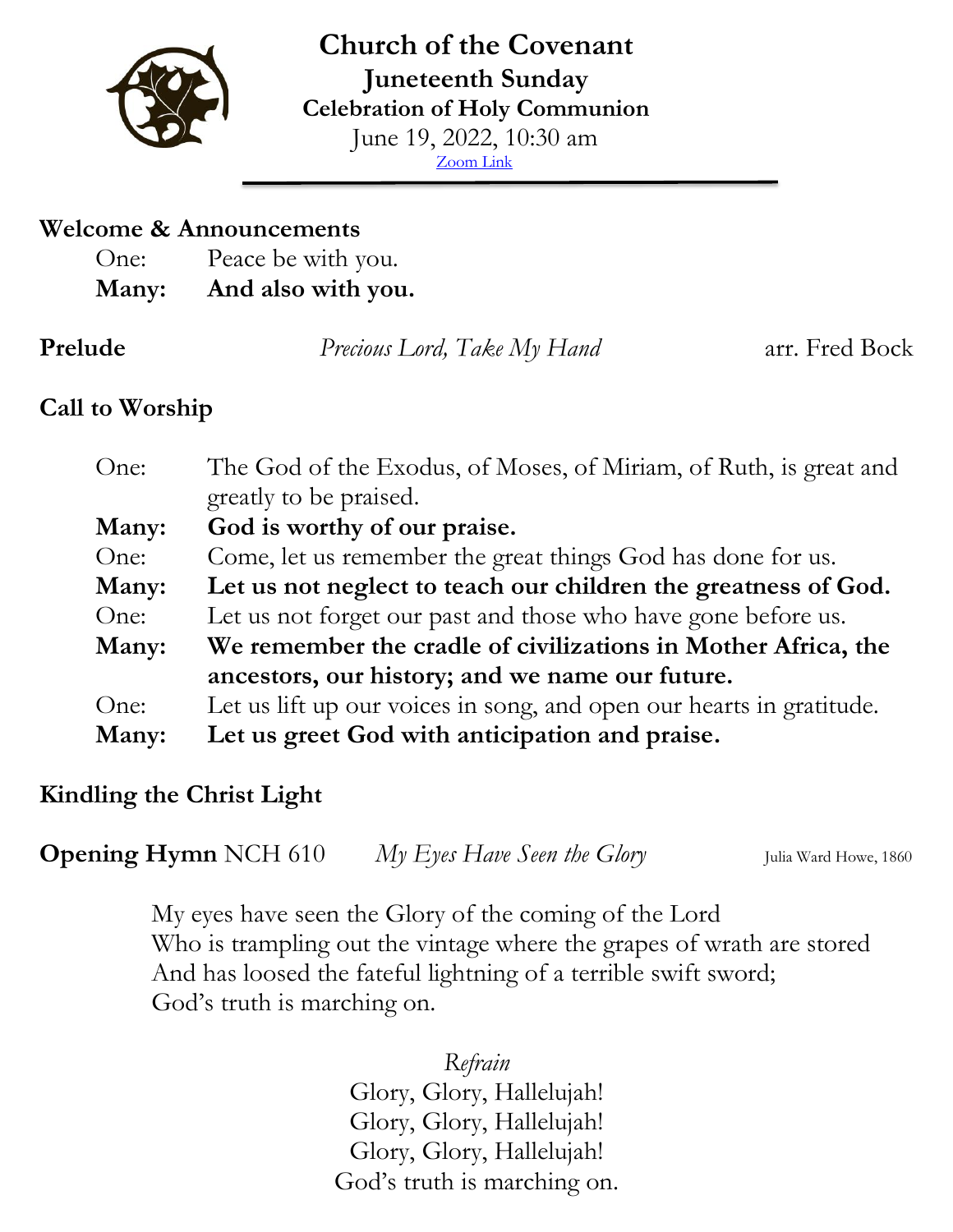God has been there in the watchfires of of a hundred circling camps Where they built a sacred altar in the evening dews and damps I can read the righteous sentence by the dim and flaring lamps; God's day is marching on. *Refrain*

God has sounded forth the trumpet that shall never call retreat And is sifting out the hearts of all before the judgment seat O be swift, my soul, to answer and be jubilant, my feet! Our God is marching on. *Refrain*

In the beauty of the lillies, Christ was born across the sea; With a glory in whose bosom that transfigures you and me. As Christ died to make us holy, let us live to make all free; While God is marching on. *Refrain*

#### **Prayer for Grounding in God's Grace** *adapted from the African American Lectionary, 2009*

| One:  | As we commemorate the emancipation of enslaved Africans on June          |
|-------|--------------------------------------------------------------------------|
|       | 19, 1865 in Texas, let us not forget the history of those forced into    |
|       | slavery by the Atlantic slave trade and the long lasting effects of this |
|       | peculiar institution.                                                    |
| Many: | Thanks be unto God for granting freedom and liberation                   |
|       | through Jesus Christ.                                                    |
| One:  | Let us continue to emphasize the importance of education and the         |
|       | advancement of African Americans in this nation.                         |
| Many: | Thanks be unto God for granting freedom and liberation                   |
|       | through Jesus Christ.                                                    |
| One:  | God has granted us freedom, let use it wisely, guard it carefully, and   |
|       | embrace it totally.                                                      |
| Many: | Thanks be unto God for granting freedom and liberation                   |
|       | through Jesus Christ.                                                    |
| One:  | Allow this Juneteenth celebration to serve as a reminder of the          |
|       | unfinished work of freedom and equality in this country.                 |
| Many: | Thanks be unto God for granting freedom and liberation                   |
|       | through Jesus Christ.                                                    |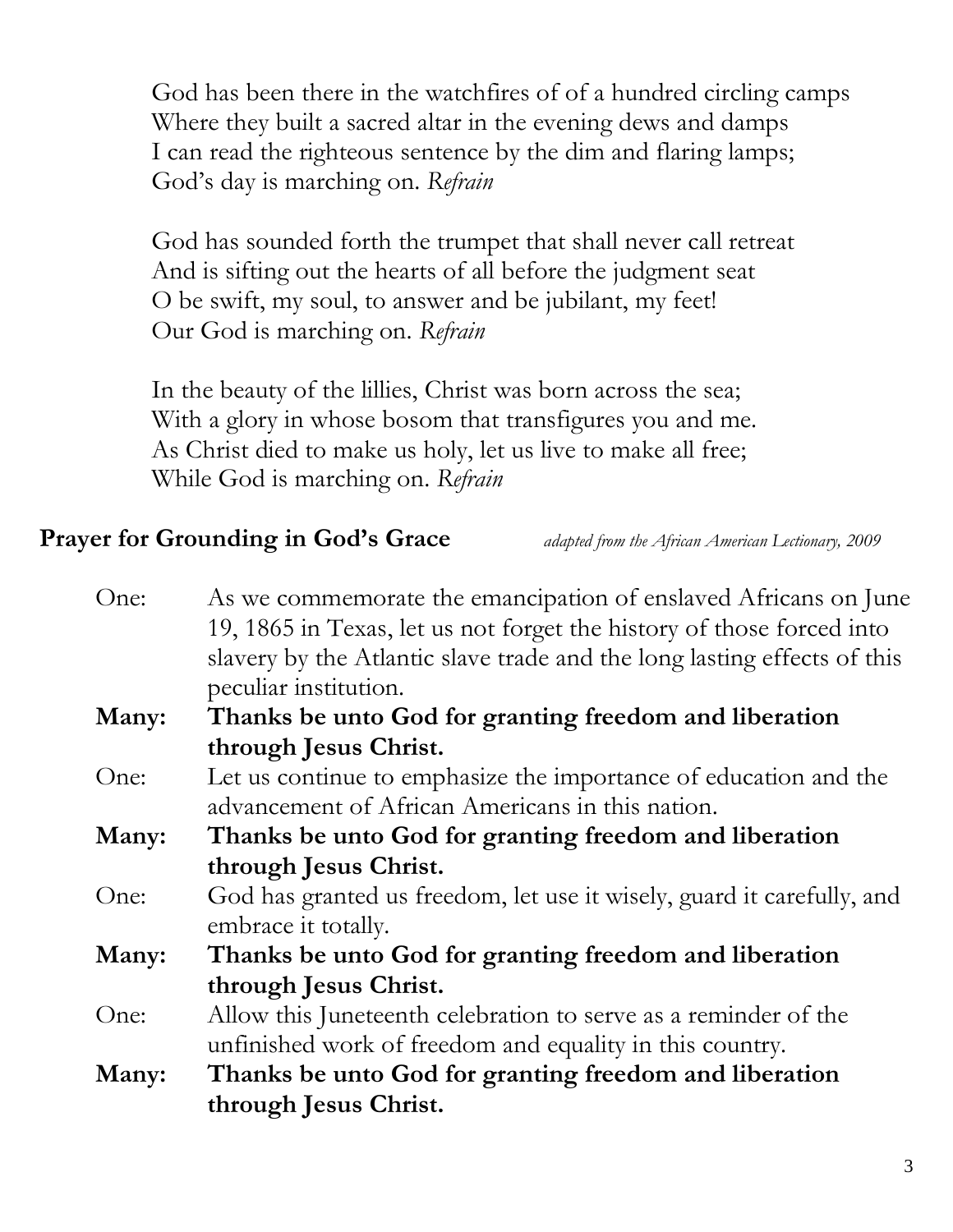| One:  | Let all people, of all religions, creeds and backgrounds—elected     |
|-------|----------------------------------------------------------------------|
|       | officials, community leaders and neighbors—come together and         |
|       | acknowledge the period in our history that shaped and continues to   |
|       | negatively influence American society.                               |
| Many: | Thanks be unto God for granting freedom and liberation               |
|       | through Jesus Christ.                                                |
| One:  | We continue to pray in faith for the deep conversion of others to be |
|       | sensitized to the conditions that African Americans have endured     |
|       | and continue to experience such that they understand why racism      |
|       | and bigotry cannot have the last word.                               |
| Many: | Thanks be unto God for granting freedom and liberation               |
|       | through Jesus Christ.                                                |
| One:  | As God calls us to be 'repairers of the breach' offering a pathway   |
|       | toward reparation and restoration, let us continue to hope for a     |
|       | better tomorrow while remembering the hurt and pain of the past      |
|       | are still with us today.                                             |
| Many: | We will not forget "Middle Passage." We will continue to tell        |
|       | the story of bondage that gave way to freedom, both                  |
|       | physically and spiritually. We shall forever strive to advance the   |
|       | kin-dom of God through liberation and excellence.                    |
| One:  | Let us now listen to the intimations of God in silent prayer         |

### **Listening to God in Silent Prayer**

### **Assurance of God's Grace**

- One: O God we remember that you are the One Who Repairs and Restores; you are the God that maintains liberty, justice and righteousness for all. Hold us close to your heart so that we always act in a way that is pleasing to you.
- **Many: In Jesus Christ we are set free and made whole. Alleluia, Amen!**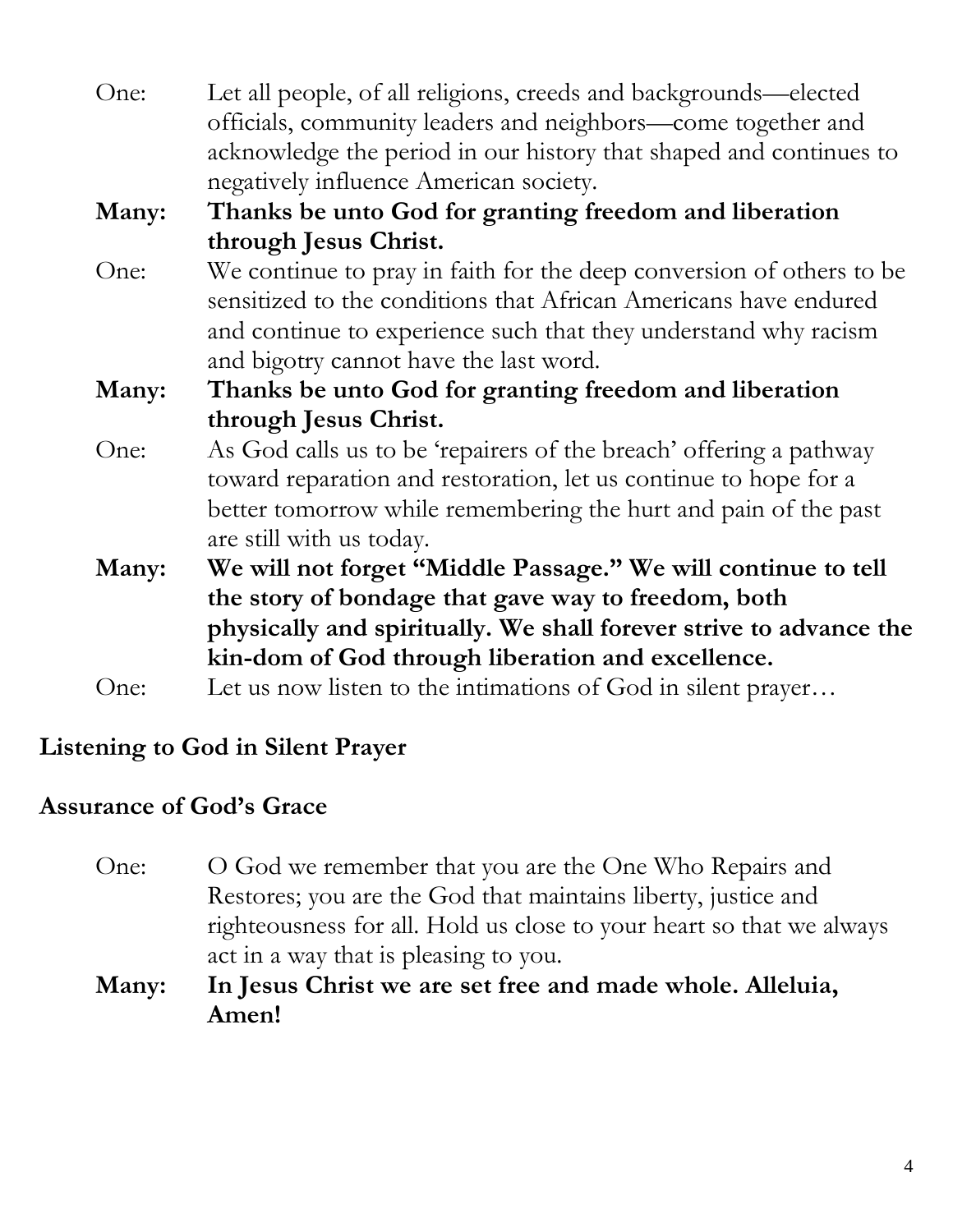

#### **Reading from Scripture: Isaiah 61:1-4, 8-11**

The spirit of Lord is upon me because God has anointed me; God has sent me to bring Good News to the oppressed, to bind up the brokenhearted, to proclaim liberty to the captives and release to the prisoners, to proclaim the year of God's favor and the day of vengeance of our God, to comfort all who mourn, to provide for those who mourn in Zion—to give them a garland instead of ashes, the oil of gladness instead of mourning, the mantle of praise instead of a faint spirit. They will be called oaks of righteousness, the planting of the Most High, to display God's glory. They shall build up the ancient ruins; they shall raise up the former devastations; they shall repair the ruined cities, the devastations of many generations.

For I, the God of Hosts, love justice, I hate robbery and wrongdoing;I will faithfully give them their recompense, and I will make an everlasting covenant with them. Their descendants shall be known among the nations and their offspring among the peoples; all who see them shall acknowledge that they are a people whom God has blessed. I will greatly rejoice in God; my whole being shall exult in my God, for she has clothed me with the garments of salvation; she has covered me with the robe of righteousness, as a bridegroom decks himself with a garland and as a bride adorns herself with her jewels. For as the Earth brings forth its shoots,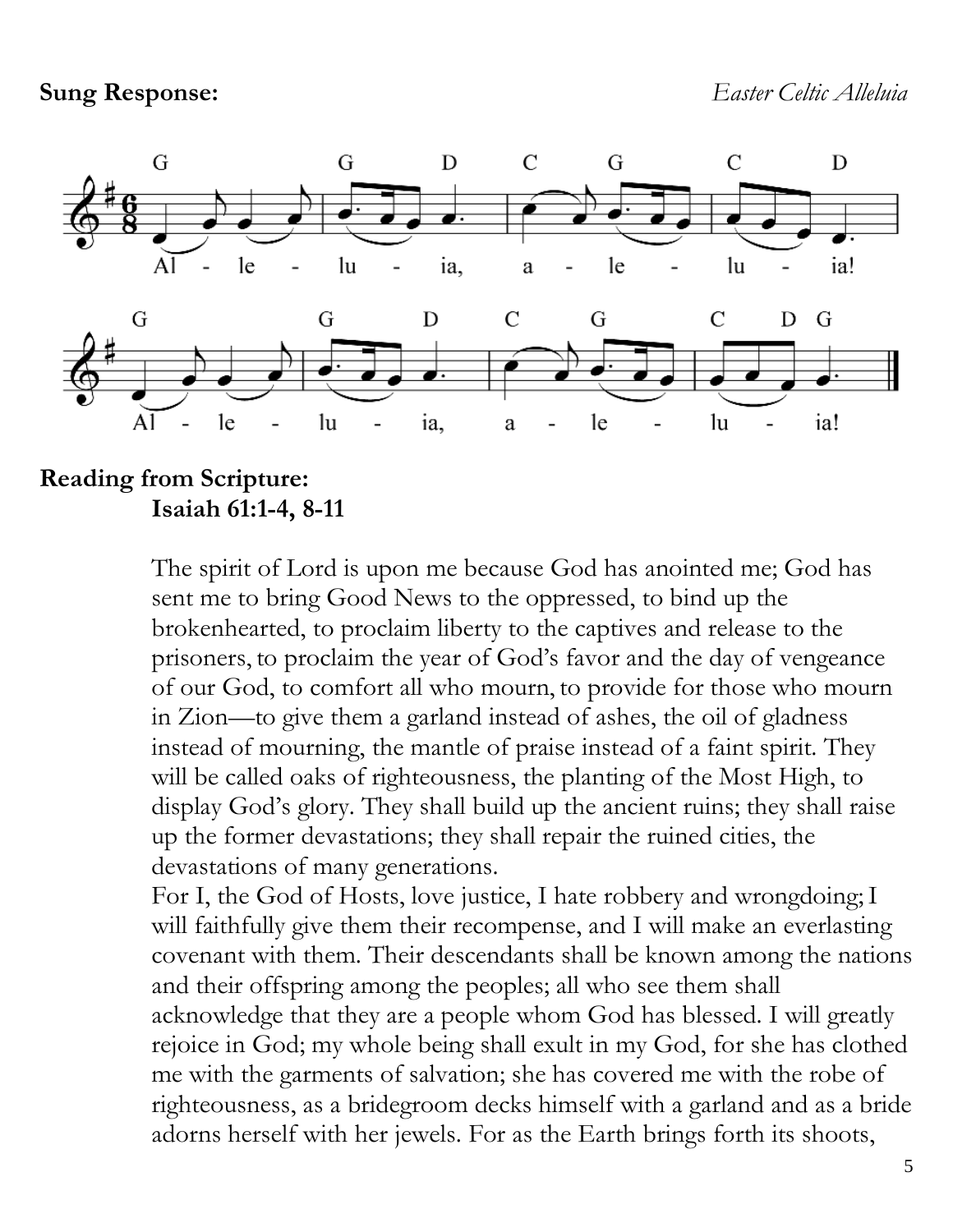and as a garden causes what is sown in it to spring up, so God will cause righteousness and praise to spring up before all the nations.

One: God is still speaking, the word of God, **Many: Thanks be to God.**

**Sung Response:** *Easter Celtic Alleluia*

#### **Sermon** "You Mean It or You Don't"

#### **Call to Offering**

Online Giving Option: <http://www.cotcbos.org/give.html> *Click on Give Now, then choose Pledges or Gifts-General.*

**Offertory** *What a Covenant* arr. Bill Wolaver

#### **Doxology**

Though what we have in truth is small, God's grace shall be enough for all. So as we bless and break this bread, Each heart be filled, each mouth be fed.

#### **Prayer of Dedication**

#### **Celebrations and Concerns**

    One:     God, in your grace,      **Many: Receive our prayer.**

#### **Pastoral Prayer**

#### **Celebration of Holy Communion**

#### **Invitation**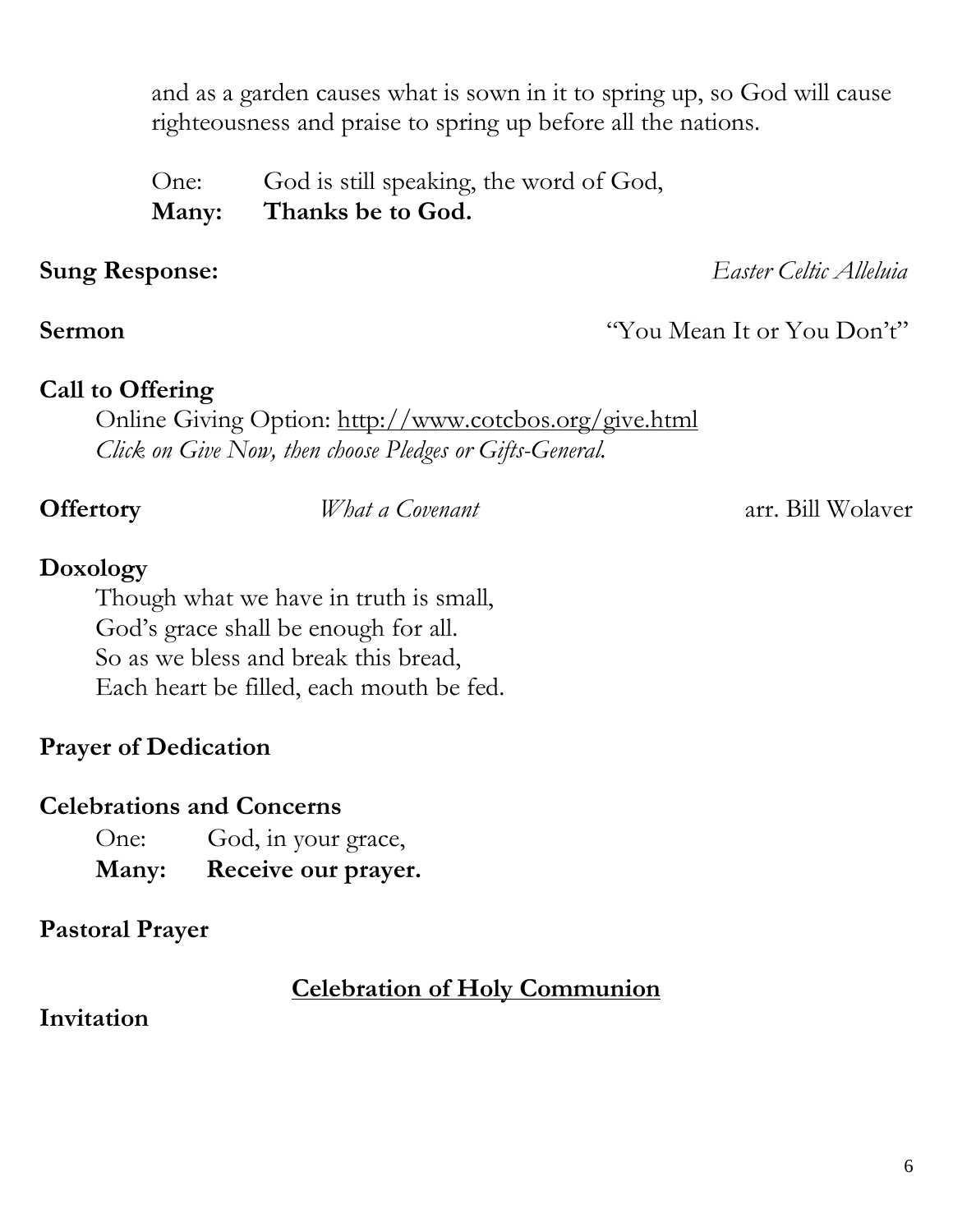I'm gonna eat at the welcome table,

I'm gonna eat at the welcome table, some of these days.

I'm gonna eat at the welcome table,

I'm gonna eat at the welcome table, some of these days.

#### **The Great Thanksgiving**

| May God be with you!                                                   |
|------------------------------------------------------------------------|
| And also with you.                                                     |
| Children of God, let us lift up our hearts!                            |
| We open our hearts to the Spirit who fills us with hope.               |
| Let us give thanks to God our light.                                   |
| It is right for us to offer our thanks and praise to God.              |
| It is certainly most right for us to thank and praise you God. So with |
| your people here on earth, with our ancestors and the great            |
| company of heaven, we glorify your name, praising you together         |
| saying:                                                                |
| Holy, holy, holy One, God of heaven and earth. All creation is         |
| full of your love and grace. Hosanna in the highest! Blessed is        |
| the One who comes in the name of peace. Hosanna in the                 |
| highest!                                                               |
| Holy are you, O God, maker of heaven and earth; the One who sent       |
| Jesus to dwell amongst us, the great Liberator and Emancipator, the    |
| one lifts up our heads when we are down and carries us when we         |
| can no longer bear the burdens alone, Jesus the Christ who taught us   |
| to pray:                                                               |
|                                                                        |

**The Prayer of Jesus** *(in unison)*

**Our Creator, who is in heaven, hallowed be you name. Your realm of liberty, freedom and justice come, your will be done on Earth as it is in heaven.**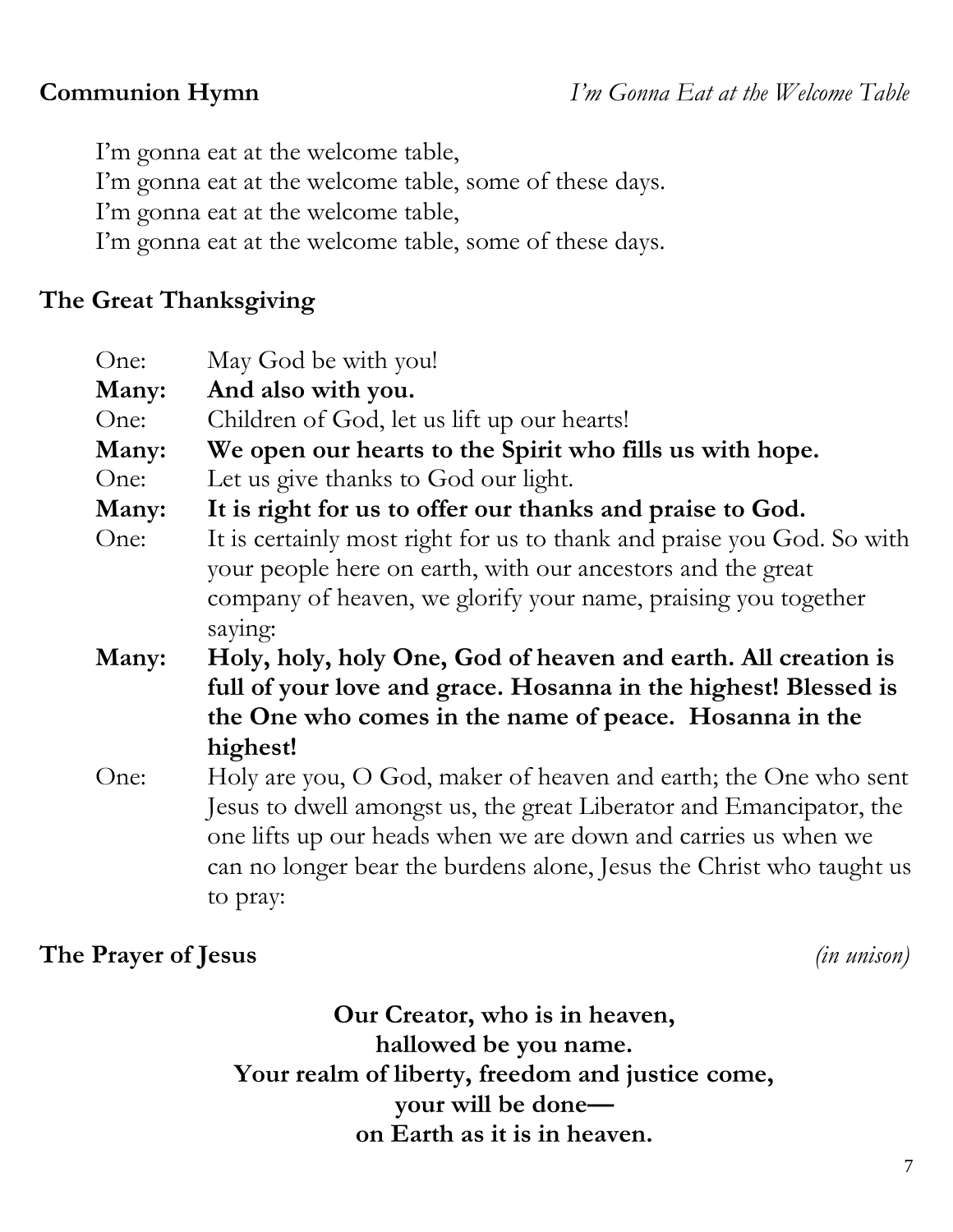**Give us this day our daily bread. And forgive us of our trespasses, as we forgive those who trespass against us. And lead us not into temptation, but deliver us from evil. For yours is the Kin-dom, the power and the glory forever. Amen.**

**Sharing of the Bread and Sharing of the Cup**

**Post Communion Prayer**

**Charge and Benediction**

#### **Exchange of the Peace**

*(Please exchange greetings of Christ's peace and reconciliation)* One: May the peace of Christ be with you. **Many: And also with you.**

#### **Worship Participants**

**Preacher** – Rev. Joshua Lawrence Lazard **Minister of Music** – Tom Handel **Liturgist** – Tim Groves **Lector** – So Jung Kim **Cantor** – Andrea Ehrenreich **Digital Minister** – Trudi Veldman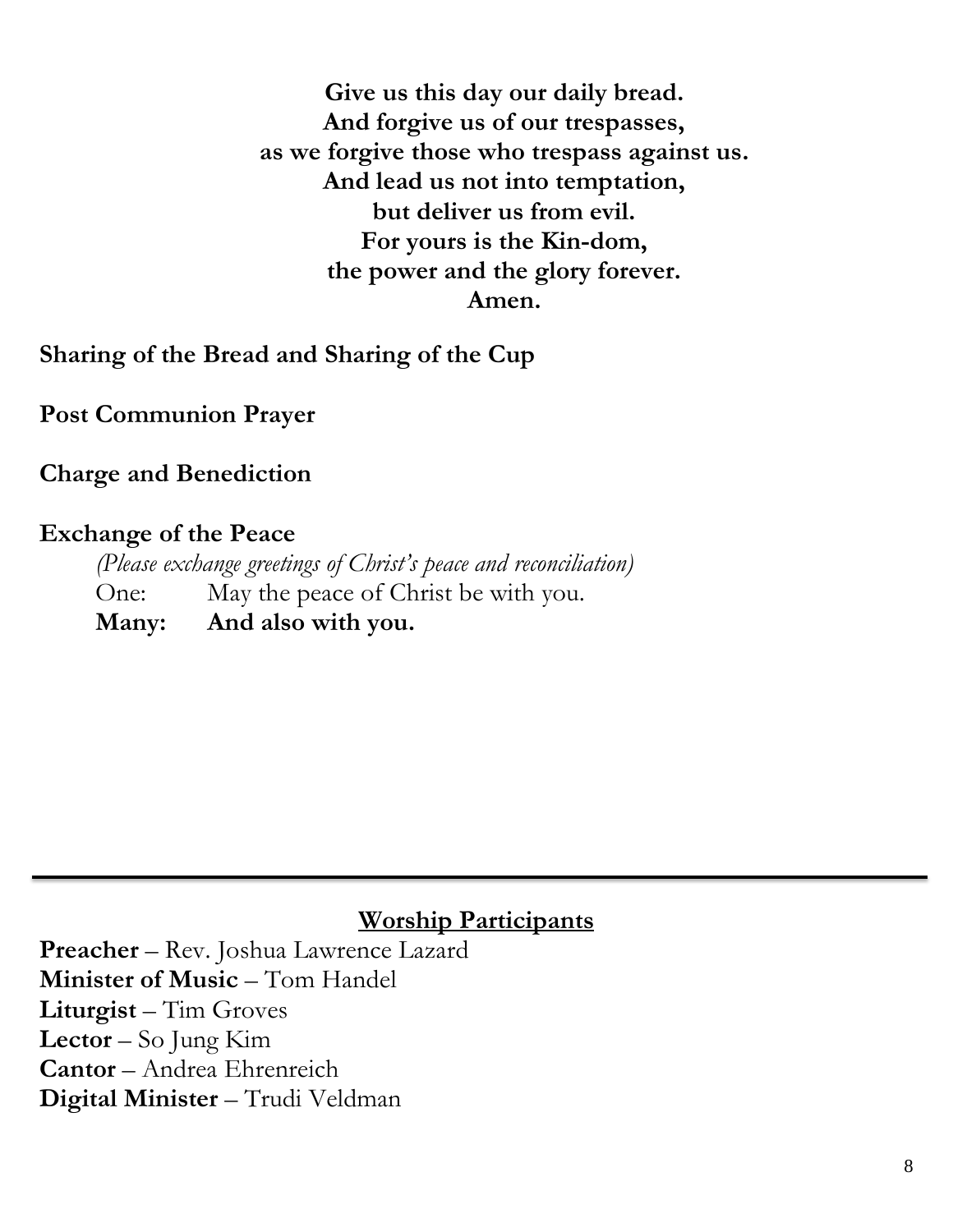**WELCOME TO CHURCH OF THE COVENANT!** We are so glad to have you worshipping with us today! If you are new to our community, we hope you will feel at home and welcomed during this service. If you have any questions about who we are as a community of faith, please reach out to a member of staff in the chat.

**UPCOMING WORSHIP:** Please join us each Sunday at 10:30am as we come together in community to pray, sing, share celebrations and concerns, and hear God's still-speaking Word proclaimed in these Hybrid services (in-person and Zoom options). [Zoom](https://us02web.zoom.us/j/91025989890?pwd=VTd0L3VMc3ErRDBRTllpTTEvRGNZUT09) Link for each service.

- o Sunday, June 26, Rev. Rob preaching
- o Sunday, July 3, **ZOOM ONLY**, Rev. Rob preaching, Communion

**SUMMER SOLSTICE SUNSET EVENSONG:** Tuesday, June 21, 7:30-8:30pm Join our Climate Jubilee Team as they host this first ever, simple outdoor prayer gathering along the sacred shores of the Quinobequin (settler named Charles) River to give thanks to God for this longest day as we together watch the sun set. [RSVP](https://docs.google.com/forms/d/e/1FAIpQLScv8JpivNWCwsuBTqdDl33Z1_odhukNjXQHNvNuzsXqo_tWBA/viewform) here to join us on the [Solstice.](https://docs.google.com/forms/d/e/1FAIpQLScv8JpivNWCwsuBTqdDl33Z1_odhukNjXQHNvNuzsXqo_tWBA/viewform)

**CLIMATE ACTION THIS WEEK:** Mass Interfaith Power & Light is encouraging us to take part in an environmental and climate justice rally at the State House **Tuesday, June 21.** It's co-sponsored by a number of groups, including the MA Sierra Club, Mass Power Forward, and others. **It's 4-6 PM, and then there will be a interfaith potluck on the Boston Common afterwards.....just perfectly timed for us to rally, join the potluck, and then attend Covenant's Summer Solstice service!** Here's the link to [the Facebook event to](https://www.facebook.com/events/1366676000499288/?acontext=%7B%22event_action_history%22%3A%5b%7B%22mechanism%22%3A%22your_upcoming_events_unit%22%2C%22surface%22%3A%22bookmark%22%7D%5d%2C%22ref_notif_type%22%3Anull%7D) register.

**LIFE ALIVE BRUNCHES**: Our 20s30s40s group will be meeting on Saturday, June 25 at 11am at Friendly Toast. Monthly this group meets for food & fellowship, if you want more information, please reach out and email Rev. Joshua [joshua.lazard@cotcbos.org](mailto:joshua.lazard@cotcbos.org)

**BIBLE STUDY WEDNESDAYS:** Our weekly morning Bible Study is each Wednesday morning on Zoom at 9:15am. We are studying the Gospel of John. If you'd like more information or want to be on the list to get regular reminders & Zoom info, contact Jan Gough at [revjangough@gmail.com.](mailto:revjangough@gmail.com)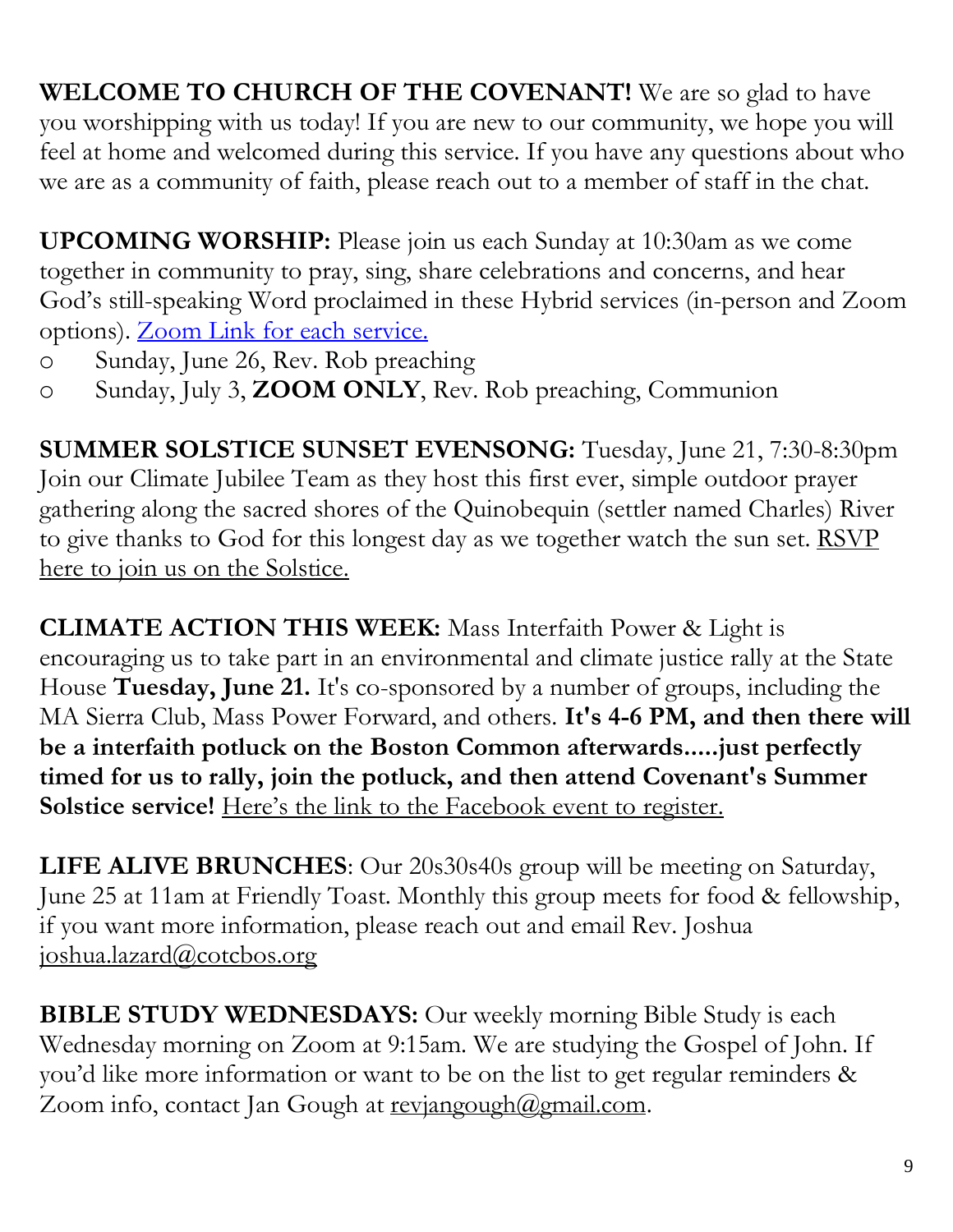**SEASON OF THE SPIRIT EVENING PRAYERS 6-6:30pm:** Join us for our weekly Wednesday evening prayers w/ intentional liturgy, contemplative song, psalms & sharing of prayers with our siblings from Newton Presbyterian on [Zoom](https://us02web.zoom.us/j/88999202076?pwd=bU9XQ0JuR0F1bXhrTUV2eVBDcHIxdz09).

**CYCE UPDATES:** Our regular CYCE programs are now paused for the summer. We send CYCE updates by email, so let Kate [know](mailto:kate.carlisle@cotcbos.org) if you would like to be on our list. Have a wonderful summer!

**JUBILEE JAUNTS:** As Spring is upon us again, our Climate Jubilee Team has also brought our Jubilee Jaunts back! Let's get out into the beauty of God's natural world in the gift of our watershed as it is now, and find peace and blessing from it. Mark your calendars now for these simple jaunts for an hour or two together in community being blessed by Creation.

- Sunday June 26, 1:30pm Arboretum with Nancy Stockford & Mark Huston: Sign up [here](https://docs.google.com/forms/d/e/1FAIpQLSdDDFByz1f4FAtcf46oPRz2zP3S6P86y94kCmqe1iP3AIRtLQ/viewform)
- Sunday July 24, 3:00pm Middlesex Fells with Syd Smith, park at the Flynn ice rink in Medford: Sign up [here](https://docs.google.com/forms/d/e/1FAIpQLSdGWFs2edP4eeNbyXKl4dp88K2oinC_bfZ_48wN0s347J-znQ/viewform)
- *Want to add a jaunt?? Email [Betty](mailto:southwickbetty@gmail.com) and we'll add it to the list!*

### **CLIMATE JUBILEE JAUNT SUNDAY JUNE 26 ARNOLD ARBORETUM**

**1:30pm:** As part of the Climate Jubilee Team's continued goal of being outside and appreciating nature **as it is now** with all of you, please join Nancy Stockford and Mark Huston in a walk in the Arnold [Arboretum](https://r20.rs6.net/tn.jsp?f=001zdgJBrGCWVKoZWGJM3JPSs5iBH36pN8YhcozvDRJw96cGHgtv7h_82mFMZfrDR2dImFvTRK_mxN2K4Lp_d5rMG0zlpkAy05GkixpNf2gtAYJ3EbPryKzjRiGfSZ00zCXSFmadKX5KLbzPnuNHs_RSTUGyjsX3b4xWM9jhiVI6xs0LXZHz5e0rg3h8F-y7MJyp85fiP3eNmM=&c=C2K3xbKV7B0LRoPj0rLp4ykjZ7sGqyQ-MHQ4FdBo65kHNJo9wg72cQ==&ch=8a51kppmhpxmctkL_TzMc5DTrY6FLdlQUc4MdwYFx9OoNezKbAoJ6g==) in Jamaica Plain, part of Boston's Emerald Necklace. Sign up [here,](https://docs.google.com/forms/d/e/1FAIpQLSdDDFByz1f4FAtcf46oPRz2zP3S6P86y94kCmqe1iP3AIRtLQ/viewform) and Nancy will send you directions, meetup location, and parking and public transportation information. [Contact](mailto:nstockford333@hotmail.com) Nancy with questions. And for those of you in our diaspora, please take a walk on the 26<sup>th</sup>, send us pictures, and be with us in solidarity with nature!

### **POSTING FULL SERVICE RECORDINGS/ CELEBRATIONS &**

**CONCERNS ONLINE:** We will be posting the entire service, including our sharing of celebrations and concerns, that is livestreamed online on our [Worship](https://www.cotcbos.org/worship-recordings.html) [Recordings](https://www.cotcbos.org/worship-recordings.html) Page. Please let us know if you have any questions.

**WEEKLY CALENDAR** Click [here](https://www.cotcbos.org/calendar-of-events.html) to view the weekly calendar of events.